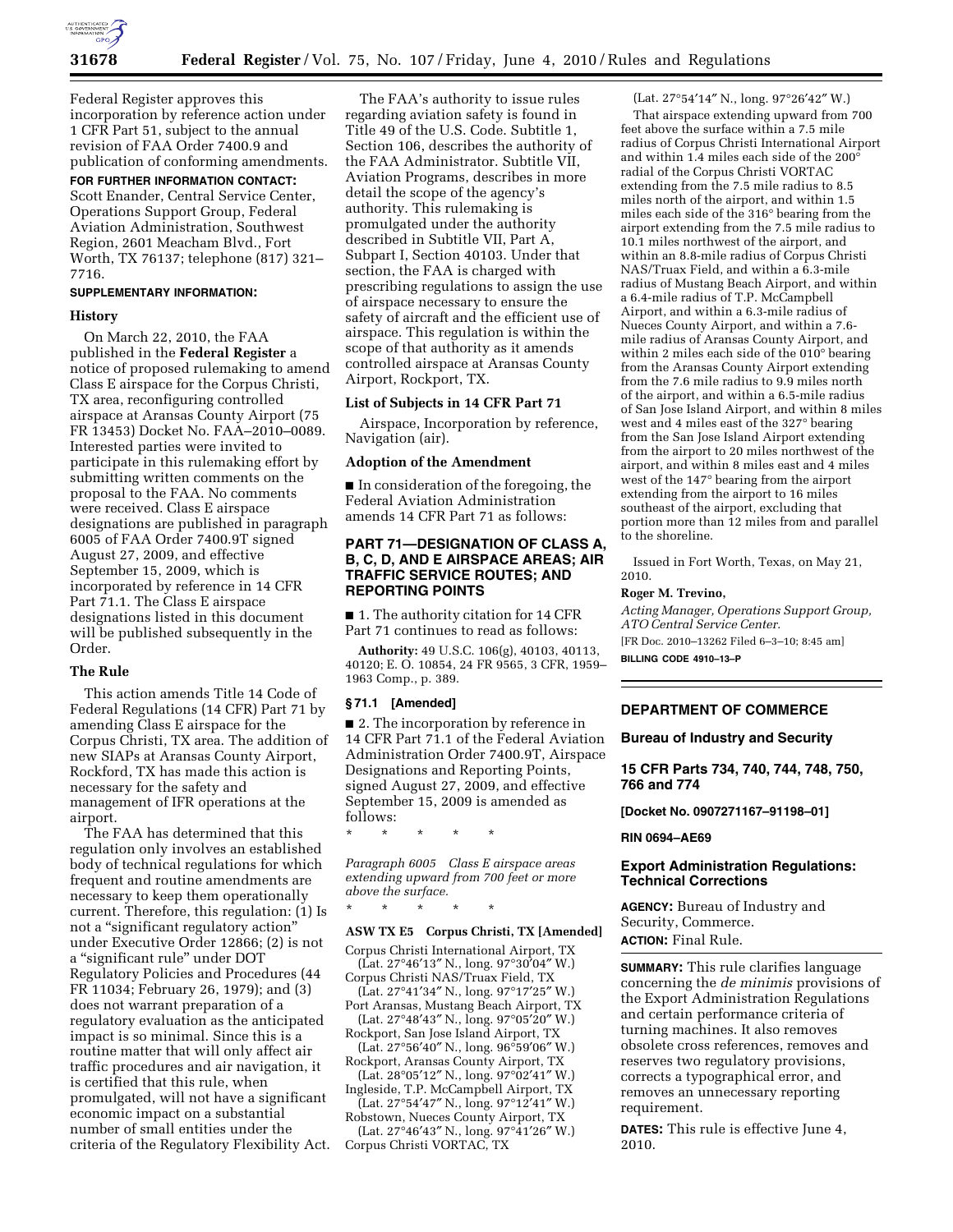# **FOR FURTHER INFORMATION CONTACT:**  William H. Arvin, Regulatory Policy Division, e-mail *warvin@bis.doc.gov,*  telephone 202 482 2440.

# **SUPPLEMENTARY INFORMATION:**

## **Background**

# *Removal of Potentially Confusing Language Regarding De Minimis Content of Foreign Made Items*

The Export Administration Regulations (EAR) generally do not apply to items that were made and are located outside the United States, and that contain only the ''*de minimis*'' level of U.S. origin content as defined in § 734.4. The procedures and standards for calculating whether an item exceeds the *de minimis* threshold are contained in Supplement No. 2 to Part 734 of the EAR. Section 732.2(d), which directs readers to that supplement, notes that ''[t]his step [*de minimis* calculation] is appropriate only for items that are made outside the United States and are not currently in the United States.'' Pursuant to § 734.3(a)(1), all items, regardless of level of foreign content, are subject to the EAR if they are physically located in the United States. This rule removes § 734.3(b)(4), which delineates a category of items not subject to the EAR (''foreign made items that have less than the *de minimis* percentage of controlled U.S. content based on the principles described in § 734.3 of this part''), because the provision could be erroneously read as applying the *de minimis* exclusion to foreign made items that are located in the United States. BIS attempted to remove § 734.3(b)(4) in a previous rule. (*See* 73 FR 75942, December 15, 2008). However, the drafting instruction in that rule erroneously read, ''In § 734.4, remove paragraph (b)(4).'' (*Id.*) Because § 734.4 does not contain a paragraph (b)(4), that instruction had no effect. This rule includes the correct drafting instruction to remove § 734.3(b)(4).

### *Correction of Incorrect Paragraph Designation*

This rule redesignates § 740.11(d)(3)(C) of the EAR as § 740.11(d)(3)(iii), to conform to standard Code of Federal Regulations paragraph structure. The incorrect designation was created in a rule published at 75 FR 6301, February 9, 2010.

## *Transition to Web-Based System for Information About the Status of Certain Matters Pending With BIS*

Since the mid-1980s, BIS has operated a telephone-based automated system for parties to obtain information on the

status of license applications and certain other matters that are under review by BIS. This system is known as the ''System for Tracking Export License Applications" or "STELA." In 2008, BIS began offering the same automated service via a Web site (*https:// snapr.bis.doc.gov/stela/*). BIS plans to phase out the telephone version of STELA because it now has few users, and maintaining such an old system is increasingly difficult. Accordingly, this rule updates references to STELA in §§ 740.5(d)(2), 740.7(d)(4)(ii) and  $740.18(c)(5)$  to the Web address, removes references to the telephone system from all three provisions, and removes the telephone number currently listed in  $\S 740.18(c)(5)$ . This rule also removes and reserves § 750.5, which provided detailed instructions on how to use the telephone version of STELA, as well as references to § 750.5 from  $\S$  740.5(d)(2) and 740.7(d)(4)(ii).

# *Removal of Obsolete Provision Regarding Restrictions on Exports and Reexports Involving Persons Named in General Orders*

From June 2006 until September 2008, Supplement No. 1 to part 736 of the EAR contained ''General Order Number 3," which imposed license requirements on exports and reexports of items subject to the EAR to certain listed persons. That general order was subsequently removed, and most of the persons listed therein were added to the Entity List in Supplement No. 4 to part 744 (73 FR 54503, Sept. 22, 2008). This rule removes and reserves § 744.15, which covered restrictions on exports and reexports involving persons named in general orders. With the removal of General Order Number 3, no such general orders exist; hence, § 744.15 no longer serves a purpose. This rule also removes the sentence in § 744.1(a)(1) that referred to § 744.15.

### *Removal of Reference to Telephonic Notification Regarding Personal Identification Numbers (PIN)*

In  $\S 748.7(a)(2)(i)$ , this rule removes the word ''telephonically'' from the sentence describing BIS's notification to individual users of the electronic filing system of their PINs because BIS now uses a variety of methods for providing such notifications.

### *Removal of Cross References to EAR paragraph That No Longer Exists*

The rule replaces references to § 748.2(c) of the EAR, which formerly contained BIS address information but no longer exists, with references to a current provision that contains appropriate current address

information. Specifically, this rule replaces the reference to § 748.2(c) that appears in §§ 748.7(a)(1), 748.7(a)(2)(iv)(A) and 748.9(i)(1) with a reference to § 748.1(d)(2), which provides BIS's general mailing address. The rule also replaces the reference to § 748.2(c) in § 748.13(c)(2) with the full address of the specific BIS office currently handling the relevant documentation.

### *Removal of Unnecessary Notification Requirement*

Under certain circumstances, BIS may request a delivery verification of items licensed for export. Such verifications are conducted by the government of the importing country. Generally, BIS would require, as a license condition, that the exporter obtain the foreign government-issued certificate of delivery verification and send the certificate to BIS. Amended § 748.13(b) provides that if the national security export control is removed from the item that is the subject of a license that is issued, the requirement to obtain the delivery verification is removed as well. Prior to publication of this rule, § 748.13(b) required the licensee to inform BIS in writing that it would not obtain the delivery verification certificate in situations where the national security license requirement had been removed. Because the national security license requirements referred to are those imposed by the EAR, BIS would be aware of their removal regardless, and therefore would not need written notice from the licensee on this subject.

### *Replacement of Obsolete Terminology*

This rule replaces the term "Export" Management System Guidelines'' that appears in Supplement No.1 to Part 766 with the term "Export Management Compliance Program Guidelines,'' and replaces the term "EMS Guidelines" with "EMCP Guidelines" to reflect the terminology that BIS currently uses to describe its compliance guidance.

# *Clarifying Language Regarding Certain Machine Tools Subject to Nuclear Proliferation Export Controls*

Export Control Classification Number (ECCN) 2B001 applies, *inter alia,* to numerically controlled machine tools for turning that have both a positioning accuracy better than 6 μm along any linear axis, and two or more axes that can be controlled simultaneously for contouring control. Consistent with the Nuclear Suppliers Group's guidelines, the EAR's ECCN entry reflects the fact that the United States does not apply nuclear proliferation export license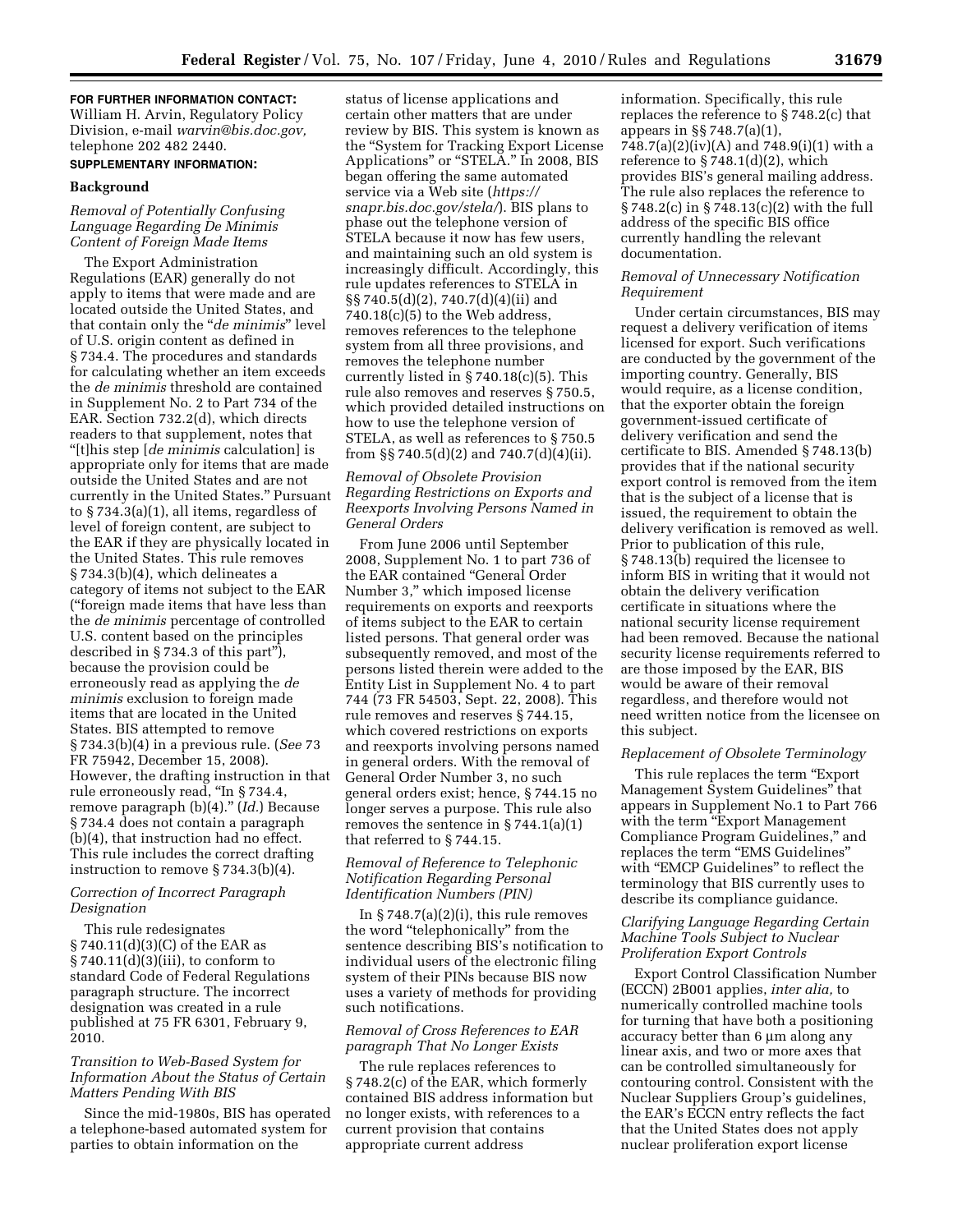requirements and licensing policy to machines meeting those parameters if the machine is not capable of machining diameters exceeding 35 mm. Prior to publication of this rule, ECCN 2B001 stated that the nuclear proliferation reason for control (NP) does not apply to ''turning machines under 2B001.a with a capacity equal to or less than 35 mm diameter.'' BIS believes that this language was consistent with the meaning of the term "capacity" that is widely used in the machine tool industry, i.e., indicating a limit or a maximum amount with no extension of this capability. In addition, because the difficulty of maintaining a given positioning accuracy increases as the maximum diameter that the tool is capable of machining increases, it would make sense for BIS to apply a more stringent control to machines capable of maintaining the 6 μm positioning accuracy when machining larger parts than it would apply to machines that were capable of maintaining that level of accuracy only when machining smaller parts. Nevertheless, some parties have indicated that they find the language set forth in ECCN 2B001 confusing. Therefore, BIS is revising the entry to state that the NP reason for control does not apply to ''turning machines under 2B001.a with a capacity no greater than 35 mm diameter.''

## *Correcting a Typographical Error Regarding Calculating the* ''*Adjusted Peak Performance*'' *of Digital Computers*

The EAR employ a concept called "adjusted peak performance" (APP) for setting performance benchmarks that determine the classification of a digital computer on the Commerce Control List (CCL). A note entitled ''Technical Note on 'Adjusted Peak Performance' ('APP')'' at the end of Category 4 on the CCL explains how to calculate APP. BIS's intent is that this note match the note of the same name that appears at the end of Category 4 of the List of Dual-Use Goods and Technology published by the Wassenaar Arrangement on Export Controls for Conventional Arms and Dual Use Goods and Technologies (WA list note). However, prior to the publication of this rule, in describing how APP is expressed, the CCL's Category 4 note erroneously used the number " $10_{12}$ " instead of the correct number, "10<sup>12</sup>," that appears in the WA List note. This rule corrects that error.

### **Rulemaking Requirements**

1. This rule is not a significant rule for purposes of Executive Order 12866. 2. Notwithstanding any other provision of law, no person is required

to respond to, nor shall any person be subject to a penalty for failure to comply with a collection of information, subject to the requirements of the Paperwork Reduction Act, unless that collection of information displays a currently valid Office of Management and Budget Control Number. This rule involves a collection of information that has been approved by the OMB under control number 0694–0088, which carries a burden hour estimate of 58 minutes to prepare and submit form BIS–748. Miscellaneous and recordkeeping activities account for 12 minutes per submission. BIS believes that this rule will make no change to the number of submissions or to the burden imposed by this collection.

3. This rule does not contain policies with Federalism implications as that term is defined in Executive Order 13132.

4. BIS finds that there is good cause under 5 U.S.C. 553(b)(3)(B) to waive the provisions of the Administrative Procedure Act requiring prior notice and the opportunity for public comment because these revisions are administrative in nature and do not affect the rights and obligations of the public; therefore allowing prior notice and comment on these rules is unnecessary. In addition, the 30-day delay in effectiveness required by 5 U.S.C. 553(d) is not applicable here because this rule is not a substantive rule, but merely makes technical changes to the regulations. No other law requires that notice of proposed rulemaking and an opportunity for public comment be given for this rule; therefore, the analytical requirements of the Regulatory Flexibility Act (5 U.S.C. 601 *et seq.*) are not applicable.

#### **List of Subjects**

#### *15 CFR Part 734*

Administrative practice and procedure, Exports, Inventions and patents, Research.

### *15 CFR Parts 740, 748 and 750*

Administrative practice and procedure, Exports, Reporting and recordkeeping requirements.

## *15 CFR Part 744*

Exports, Reporting and recordkeeping requirements, Terrorism.

### *15 CFR Part 766*

Administrative practice and procedure, Confidential business information, Exports, Law enforcement, Penalties.

#### *15 CFR Part 774*

Exports, Reporting and recordkeeping requirements.

■ Accordingly, the Export Administration Regulations (15 CFR Parts 730–774) are amended as follows:

### **PART 734—[AMENDED]**

■ 1. The authority citation for part 734 continues to read as follows:

**Authority:** 50 U.S.C. app. 2401 *et seq.;* 50 U.S.C. 1701 *et seq.;* E.O. 12938, 59 FR 59099, 3 CFR, 1994 Comp., p. 950; E.O. 13020, 61 FR 54079, 3 CFR, 1996 Comp., p. 219; E.O. 13026, 61 FR 58767, 3 CFR, 1996 Comp., p. 228; E.O. 13222, 66 FR 44025, 3 CFR, 2001 Comp., p. 783; Notice of August 13, 2009, 74 FR 41325 (August 14, 2009); Notice of November 6, 2009, 74 FR 58187 (November 10, 2009).

### **§ 734.3 [Amended]**

■ 2. Section 734.3 is amended by removing paragraph (b)(4).

# **PART 740—[AMENDED]**

■ 3. The authority citation for part 740 continues to read as follows:

**Authority:** 50 U.S.C. app. 2401 *et seq.;* 50 U.S.C. 1701 *et seq.;* 22 U.S.C. 7201 *et seq.;*  E.O. 13026, 61 FR 58767, 3 CFR, 1996 Comp., p. 228; E.O. 13222, 66 FR 44025, 3 CFR, 2001 Comp., p. 783; Notice of August 13, 2009, 74 FR 41325 (August 14, 2009).

■ 4. Section 740.5 is amended by revising paragraph (d)(2) to read as follows:

#### **§ 740.5 Civil end-users (CIV).**

- \* \* \* \* \*
- (d) \* \* \*

(2) *Confirmation of eligibility.* You may not use License Exception CIV for a deemed export until you have obtained confirmation of eligibility by checking the System for Tracking Export License Applications (*https:// snapr.bis.doc.gov/stela*) or through the Simplified Network Application Procedure (*https://snapr.bis.doc.gov*). \* \* \* \* \*

■ 5. Section 740.7 is amended by revising paragraph (d)(4)(ii) to read as follows:

## **§ 740.7 Computers (APP).**

- \* \* \* \* \*
- (d) \* \* \* \*
- $(4) * * * *$

(ii) *Confirmation of eligibility.* You may not use License Exception APP, until you have obtained confirmation of eligibility via either BIS's System for Tracking Export License Applications (STELA) (*https://snapr.bis.doc.gov/ stela*) from BIS's Simplified Network Application Procedure (SNAP). See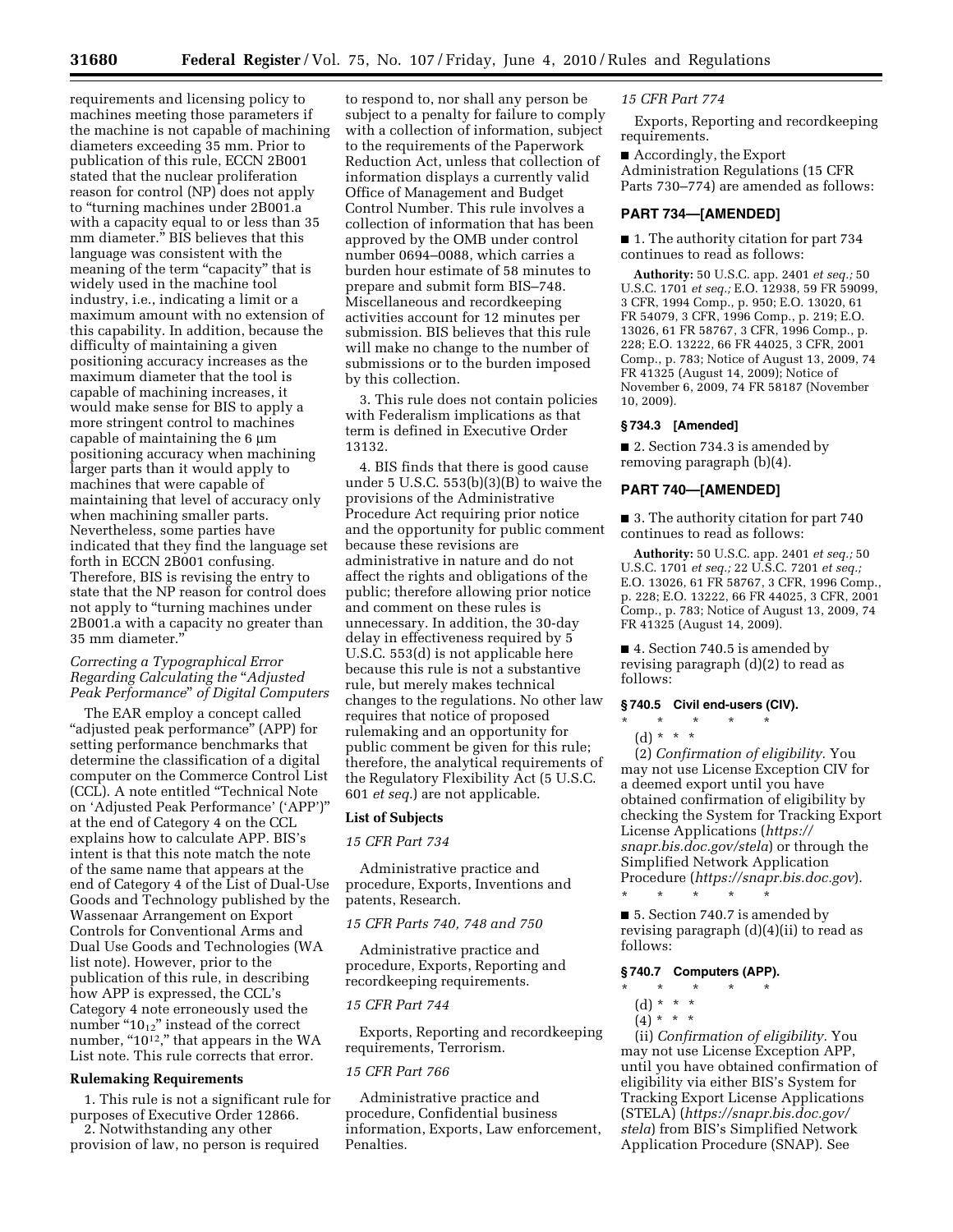*http://www.bis.doc.gov/SNAP/ index.htm* for more information about SNAP.

## **§ 740.11 [Amended]**

\* \* \* \* \*

■ 6. Section 740.11 is amended by redesignating paragraph (d)(3)(C) as paragraph (d)(3)(iii).

■ 7. Section 740.18 is amended by revising paragraph (c)(5) to read as follows:

# **§ 740.18 Agricultural commodities (AGR).**

\* \* \* \* \*  $(c) * * * *$ 

(5) *Status of pending AGR notification requests.* You must contact BIS's System for Tracking Export License Applications (STELA) (*https:// snapr.bis.doc.gov/stela*) for status of your pending AGR notification or verify the status in BIS's Simplified Network Applications Processing Redesign (SNAP–R) System. STELA will provide the date of registration of the AGR notification. If no department or agency objection is raised within 11 business days, STELA will, on the twelfth business day following the date of registration, provide you with confirmation of that fact. You may not proceed with your shipment unless you confirm with either STELA or SNAP–R that no objection has been raised. If an objection is raised, STELA and SNAP– R will indicate that a license is required. The AGR notification will then be processed as a license application. In addition, BIS may provide notice of an objection by telephone, fax, courier service, or other means.

# **PART 744—[AMENDED]**

\* \* \* \* \*

■ 8. The authority citation for part 744 continues to read as follows:

**Authority:** 50 U.S.C. app. 2401 *et seq.;* 50 U.S.C. 1701 *et seq.;* 22 U.S.C. 3201 *et seq.;*  42 U.S.C. 2139a; 22 U.S.C. 7201 *et seq.;* 22 U.S.C. 7210; E.O. 12058, 43 FR 20947, 3 CFR, 1978 Comp., p. 179; E.O. 12851, 58 FR 33181, 3 CFR, 1993 Comp., p. 608; E.O. 12938, 59 FR 59099, 3 CFR, 1994 Comp., p. 950; E.O. 12947, 60 FR 5079, 3 CFR, 1995 Comp., p. 356; E.O. 13026, 61 FR 58767, 3 CFR, 1996 Comp., p. 228; E.O. 13099, 63 FR 45167, 3 CFR, 1998 Comp., p. 208; E.O. 13222, 66 FR 44025, 3 CFR, 2001 Comp., p. 783; E.O. 13224, 66 FR 49079, 3 CFR, 2001 Comp., p. 786; Notice of August 13, 2009, 74 FR 41325 (August 14, 2009); Notice of November 6, 2009, 74 FR 58187 (November 10, 2009).

#### **§ 744.1 [Amended]**

■ 9. Section 744.1 is amended by removing the fourteenth sentence from paragraph (a)(1).

## **§ 744.15 [Removed]**

■ 10. Section 744.15 is removed and reserved.

### **PART 748—[AMENDED]**

■ 11. The authority citation for part 748 continues to read as follows:

**Authority:** 50 U.S.C. app. 2401 *et seq.;* 50 U.S.C. 1701 *et seq.;* E.O. 13026, 61 FR 58767, 3 CFR, 1996 Comp., p. 228; E.O. 13222, 66 FR 44025, 3 CFR, 2001 Comp., p. 783; Notice of August 13, 2009, 74 FR 41325 (August 14, 2009).

■ 12. Section 748.7 is amended by revising the second sentence of paragraph (a)(1), the second sentence of paragraph (a)(2)(i) and the second sentence of paragraph (a)(2)(iv)(A) to read as follows:

### **§ 748.7 Applying electronically for a license or classification request.**

 $(a) * * * *$ 

 $(1)$  \* \* \* Written requests may be faxed to (202) 219–9179 or (202) 219– 9182 (Washington, DC), faxed to (949) 660–9347 (Newport Beach, CA), or submitted to the address identified in § 748.1(d)(2) of this part. Both the envelope and letter must be marked ''*Attn:* Electronic Submission Request.'' \* \* \*

 $(2) * * * *$ 

 $(i) * * *$  Each person approved by BIS to submit applications electronically for the company will be assigned a personal identification number ("PIN") by BIS.  $* * *$ 

 $\star$   $\qquad$   $\star$   $\qquad$   $\star$  $(iv) * * * *$ 

 $(A)$ <sup>\*</sup> \* \* You must confirm this notification in writing within two business days to BIS at the address provided in § 748.1(d)(2) of this part. \* \* \* \* \*

■ 13. Section 748.9 is amended by revising paragraph (i)(1) to read as follows:

### **§ 748.9 Support documents for license applications.**

\* \* \* \* \*  $(i) * * * *$ 

(1) The applicant must send a letter request for return of an Import or End-User Certificate to the address stated in  $§ 748.1(d)(2)$  of this part, "Attn: Import/End-User Certificate Request''. \* \* \* \* \*

■ 14. Section 748.13 is amended by revising paragraph (b) and the last sentence of paragraph (c)(2) to read as follows:

### **§ 748.13 Delivery verification (DV).**

\* \* \* \* \*

(b) *Exception to obtaining Delivery Verification.* The DV requirement for a

particular transaction does not apply if the item is no longer controlled for national security reasons following the issuance of a license.

 $(c) * * * *$ 

 $(2)$  \* \* \* Once all shipments against the license have been made (or the licensee has determined that none will be), the licensee must forward, in one package, all applicable DVs to Office of Exporter Services, Export Management and Compliance Division, Room 2705, U.S. Department of Commerce, 14th Street and Pennsylvania Avenue, NW., Washington, DC 20230.

\* \* \* \* \*

### **PART 750—[AMENDED]**

■ 15. The authority citation for part 750 continues to read as follows:

**Authority:** 50 U.S.C. app. 2401 *et seq.;* 50 U.S.C. 1701 *et seq.;* Sec 1503, Pub. L. 108– 11, 117 Stat. 559; E.O. 13026, 61 FR 58767, 3 CFR, 1996 Comp., p. 228; E.O. 13222, 66 FR 44025, 3 CFR, 2001 Comp., p. 783; Presidential Determination 2003–23 of May 7, 2003, 68 FR 26459, May 16, 2003; Notice of August 13, 2009, 74 FR 41325 (August 14, 2009).

#### **§ 750.5 [Removed]**

■ 16. Section 750.5 is removed and reserved.

## **PART 766—[AMENDED]**

■ 17. The authority citation for part 766 continues to read as follows:

**Authority:** 50 U.S.C. app. 2401 *et seq.;* 50 U.S.C. 1701 *et seq.;* E.O. 13222, 66 FR 44025, 3 CFR, 2001 Comp., p. 783; Notice of August 13, 2009, 74 FR 41325 (August 14, 2009).

■ 18. Supplement No. 1 to Part 766 is amended by revising the second and third sentences of paragraph number "2" that appears under the unnumbered italicized header ''Mitigating Factors'' that appears under the header ''III How BIS Determines What Sanctions Are Appropriate in a Settlement'' to read as follows:

**Supplement No. 1 to Part 766—Guidance on Charging and Penalty Determinations in Settlement of Administrative Enforcement Cases** 

```
* * * * *
```
**III. How BIS Determines What Sanctions Are Appropriate in a Settlement** 

\* \* \* \* \*

# *Mitigating Factors*

\* \* \* \* \*  $(2)$  \* \* \* In determining the presence of this factor, BIS will take account of the extent to which a party complies with the principles set forth in BIS's Export Management Compliance Program (EMCP) Guidelines. Information about the EMCP Guidelines can